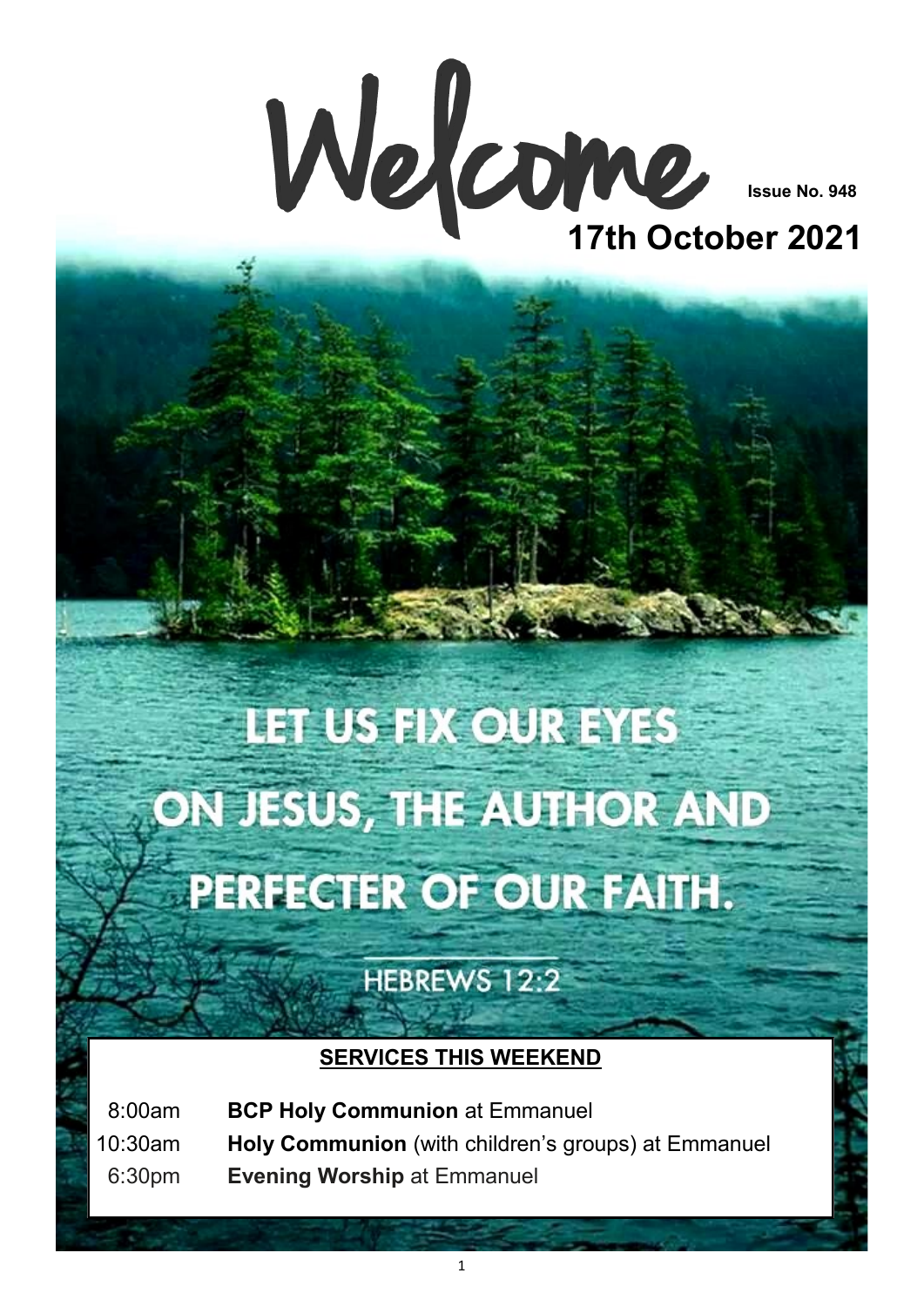## **WEBSITE LINK**

#### **<https://www.emmanuelplymouth.co.uk/>**

**Support the Mission of the Month – [Wycliffe Bible Translators,](https://www.wycliffe.org.uk/about/our-story/)** particularly the work of Alison and David Tute who work for them and regularly attend Emmanuel's services. Wycliffe Bible Translators' aim is that everyone can hear God speak to them as they engage with the Bible in their own language – I.5 billion people are still waiting. If you would like to give an outright donation and add gift aid, please contact Dominie Burns Or buy a delicious homemade cake or preserve, all proceeds to **[Wycliffe Bible Translators](https://www.wycliffe.org.uk/about/our-story/)**. Here is what is on offer this week: - **CAKES –** *bakers are eager to offer you their wares – don't be shy.*  Banana Bread contact Mary Orchard 01752 668564 Classic Victoria Sandwich and/or Ginger Cake contact Sheila Tigwell 651515 Flapjacks contact Anne Tillett 07717 378474 Fruit cake, Chocolate cake, contact Aileen Nuttall 01752 224400 Lemon Drizzle Cake contact Dominie Burns 01752 665446 Teabread contact Ginnie Serpell 01752 261751 Iced carrot cake traybake, 6, 12 or 24 slices, contact Linda Wheeler 01752 227003 Walnut and Banana Loaf with frosted Icing contact Janet Asman 01752 771067 **PRESERVES** Marmalade, jam or chutney contact Dominie Burns 01752 665446 Crab Apple Jelly contact Aileen Nuttall 01752 224400 Please ring the donor to order and arrange collection or delivery or to give them your donation. Any queries: Linda Wheeler 01752 227003 or Dominie Burns 01752 665446 Thank you for all your support for the Mission of the Month September: Christians Against Poverty £517.53

**Coffee Morning for Wycliffe Bible Translators 10.30 Saturday October 30th**

### **CHURCH FLOWERS**

In loving memory of our dear Sue, Rob and two little ones from Jean Brooks and Kim & Jonathan Gregory

## **SOMETHING FOR THE KIDS…...**

Holly and Stephen are excited about an opportunity to take the children away for a couple of days in June next year.

Check out **[spreesw.org](https://www.spreesw.org)** and tell them what you think.

The sooner you take a look and get back to them, the sooner they can start serious planning. It looks fabulous !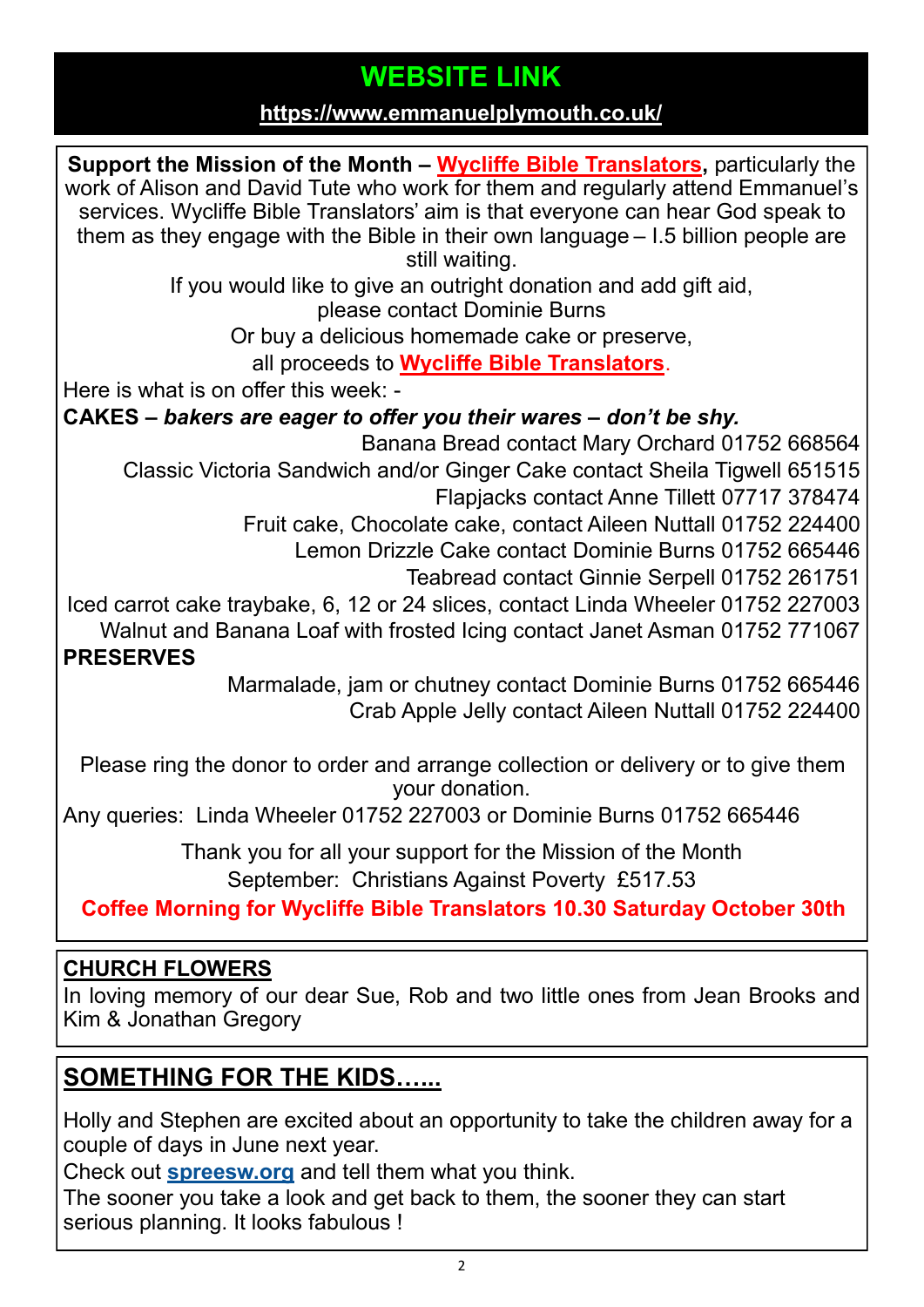## **YOU TUBE SUNDAY SERVICE STREAMING LINK**

**<https://www.youtube.com/channel/UCqTPdwPeUXD1TIFuG76xLfg>**

#### **CHRISTMAS HAMPERS**

St Pauls are once again starting our Christmas Hamper appeal.

Our friends at Emmanuel made a terrific contribution last year. Hope we're not being too cheeky and asking again for your support. The parcels will be delivered to families in Efford, Lipson and Laira with referrals being mostly made from the local schools.

Donations of food or cash to Barrie Bannister-Evans 2 Glenhurst Road please, or come along to St Paul's Larder on a Tuesday morning between 8.30am and 11am.

e.g. Family-size Christmas Pudding (2lb); Tin of Gammon Ham; Box of Biscuits or Cheese Biscuits; Tub of Chocolates; Mince Pies (12); Custard; Chocolate Yule Log; Christmas Cake; Pickled onions; Gravy Granules; Box of Christmas Crackers (12).

God Bless you all. Jo Connett

#### **REFRESHMENTS**

Thank you to Linda and the team who have provided the refreshments and washing up in recent weeks. It's great to be able to join in fellowship over tea and coffee again.

This is an important ministry and an important part of our Sunday, so if you feel you could join the team and help support the fellowship at Emmanuel, please speak to Linda

## **CHRISTIANITY EXPLORED**

Six sessions looking at what makes Jesus such good news.

It's great for introducing people to Christianity or as a refresher for those who already believe.

Tony started the current course at Emmanuel at 7.30pm on Thursdays, but it's not too late to join in. Would you like to come?

Got someone you could invite or bring along? If so, please let Tony know on 0330 1139088 or at **[tony.williams@emmanuelplymouth.co.uk](mailto:tony.williams@emmanuelplymouth.co.uk)**

### **EAT SUNDAY LUNCH WITH OTHERS FROM EMMANUEL**

Everyone is welcome to sign up on the clipboard at the back of the church to enjoy a full Carvery meal with others from Emmanuel. Sign up for any Sunday you or your visitors are available! Get to know new people as well as strengthen old friendships. Let's be the 'body of Christ' to each other and encourage one another with ideas from the service or from our life experiences. We have been averaging 15-20 people every week. Cost is £6.50 adults/£3.25 for kids payable at the Raffles Social Club next to the large Mutley Plain Free Car park. For more information call Ron or Linda on 01752 227003

**PARISH PRAYER MEETING**

**We next meet on 3rd November at 7.30pm in the back of church**